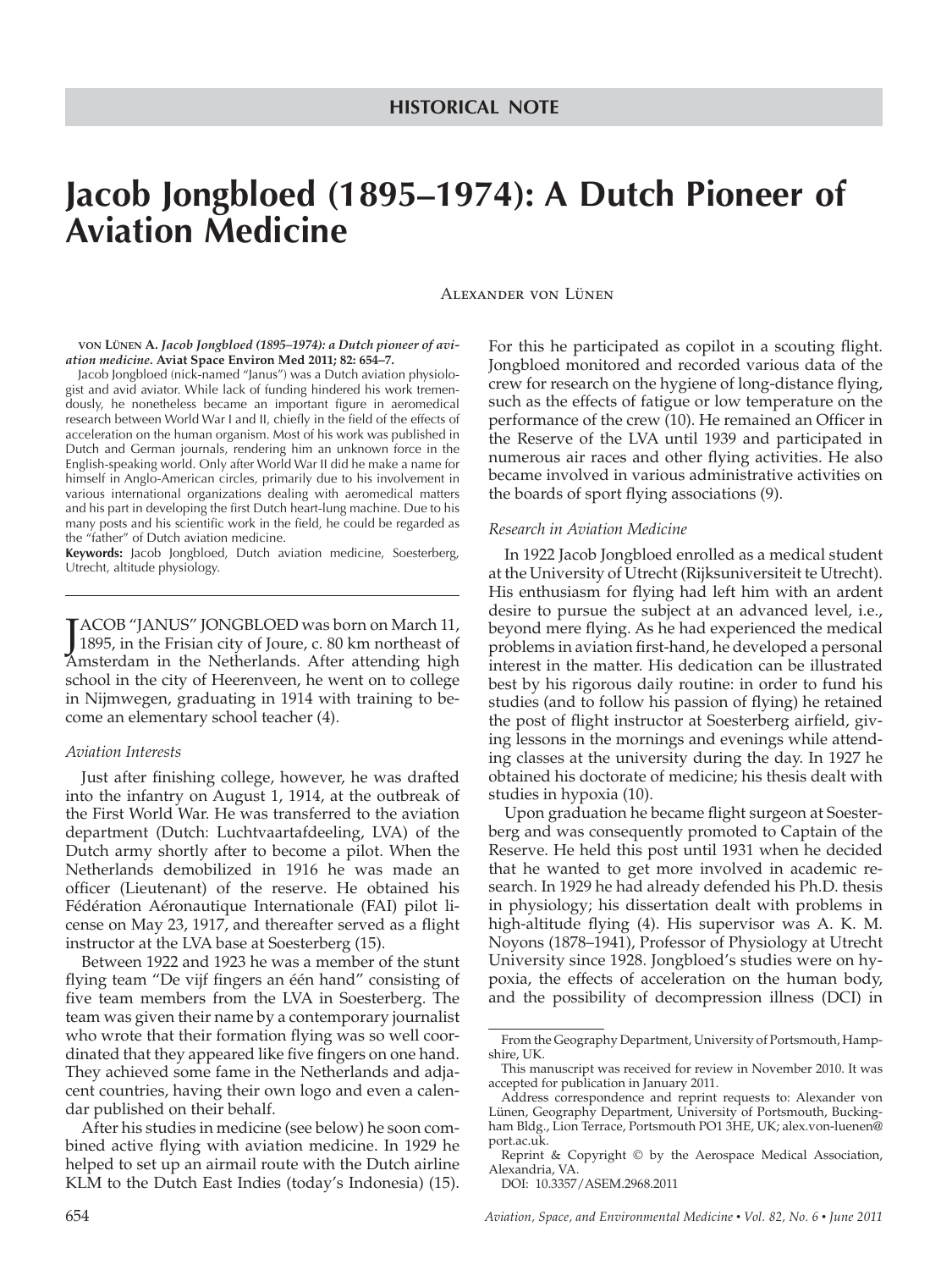# JONGBLOED DUTCH PIONEER-VON LUNEN

high-altitude flight. Experiments were conducted at Soesterberg, where a decompression chamber was available and where his fellow pilots volunteered as test subjects. Laboratory work was done in the university laboratory to which Noyons granted him access.

It appears that Jongbloed was the first person to actually devise a study of DCI in aviation. The Austrian physiologist Hermann von Schrötter (1870–1928) discussed this topic with regard to ballooning as early as 1902 in the German-speaking world (14) and the American Yandell Henderson (1873–1944) mentioned the possibility of DCI upon rapid ascent in an airplane in 1919 (5). However, both these scientists refrained from studying DCI because they did not consider it very likely to occur in the near future. Jongbloed, on the other hand, while not gaining significant new insights into the topic in his thesis, maintained: "Both are surely record-flights [current speed and height records], but what is today only possible with a specially constructed aircraft will be a common possibility in a few years' time" (7).

 Jongbloed's thesis was in large part a summary of the state-of-the-art of contemporary aviation physiology, reviewing the work of Louis Bauer (2), Joseph Barcroft  $(1)$ , and John Scott Haldane  $(3)$  and his methodology was heavily influenced by the latter. Though Barcroft and Haldane focused on mountaineering, Jongbloed was able to apply their work to aviation and thus make a valuable contribution to the field of aviation medicine.

 Jongbloed's research funding remained limited and in 1930 he took an additional part-time job at the department for otorhinolaryngology at the university hospital in Utrecht under Professor Franciscus H. Quix (1874 – 1946) (4). The following year he was given the post of "Conservator" in the Physiological Laboratory (an equivalent of "Demonstrator" at English universities). His activities were, by and large, restricted to teaching, but Noyons supported him and let him use the laboratory for research in his spare time.

 Following on from his interest in hypoxia in both his M.D. and Ph.D. theses, Jongbloed began to focus on acceleration, particularly on the effect it has on heart perfusion. A centrifuge was available at Soesterberg and he used EKG, blood-pressure gauges, and X-ray to investigate the blood-flow in the carotid artery. His research soon began to show interesting results and he presented his findings at a physiology congress in Rome in  $1932(10)$ .

 In 1934 Jongbloed became a lecturer in aëro-fysiologie (aviation physiology) at Utrecht University under Professor Noyons. The post was established in 1922 at the request of the Ministry of Education, Art and Science and the Ministry of War for the Netherlands to establish a link between medical research and the medical service of the LVA (16). The post was initially held by Pieter Matthis van Wullften-Palthe (1890–1974), who wrote his Ph.D. thesis about aviation psychology in 1921 and who was also an officer of the reserve  $(4)$ . This post gave Jongbloed a little more time and money for his research since he was now eligible for research grants.

 In 1936 Jongbloed became advisor to the Ministry of Transport for aviation and aviation medicine (Dutch: Raad voor Luchtvaart en luchtvaartgeneeskundige van het Ministerie van verkeer en waterstaat). He began publishing a number of papers in scientific journals, the majority of them in Germany. Among them was the eminent physiology journal *Pflügers Archiv*, in which he published three papers together with Noyons in the 1930s, one on the effects of acceleration on the cardiovascular system and two on determining the human volume and specific weight under pressure. In 1936 he managed to go to the UK for a short period to meet Joseph Barcroft in Cambridge and discuss some aspects of oxygen affinity of hemoglobin, which led to his firstand for a long time only—paper in the English-speaking world. However, he remained largely unknown as an aviation physiology researcher outside German or Dutch circles, probably because this paper was on more general topics and not specifically on aviation medicine  $(8)$ .

 Jongbloed's work in the 1930s, however, was still largely restricted to teaching and only Noyon's friendship secured him access to the lab to do genuine research, which explains the many jointly authored papers at that time. Looking at his activities in the 1930s, it is apparent that his work suffered tremendously from low funds and limited opportunities to do his own research (he only received two rather small grants in 1935 to travel to Belgium and the USSR). When Noyons died in the summer of 1941, Jongbloed was immediately proposed as his successor by his colleagues. The board of Utrecht University was concerned that this might look like favoritism, especially as such accusations had been uttered before in the face of the close relationship Noyons and Jongbloed had. This discussion led to a delay in the decision process. Eventually Jongbloed was elected for the post in April 1942. On May 11, 1942, he gave his inaugural lecture on general human physiology, now his main field in the university (17).

 His research in aviation medicine, however, came to a complete stop then. Since the outbreak of World War II and the following occupation of the Netherlands by German troops, many chairs at Dutch universities were restricted to teaching; research was only allowed where regarded as vital by the Germans. Surprisingly, the Germans did not seek Jongbloed's services and he was not keen to provide them. German aviation physiologists were happy to have secured their turf and were not eager to invite competition for funds; hence nearly no foreign researchers were asked to contribute, aside from visiting fellows from other Axis powers. Just like the previous decade, the 1940s were again "lost" for Jongbloed, as far as aviation medicine was concerned (11).

### *Post World War II Research*

 After the war, Jongbloed started to work on general physiology, publishing an overview of human physiology in 1946, which became the standard textbook in the Netherlands and achieved 10 editions by 1967. Furthermore, in 1948 he started to collaborate with C. L. C. van Nieuwenhuizen on a heart-lung machine leading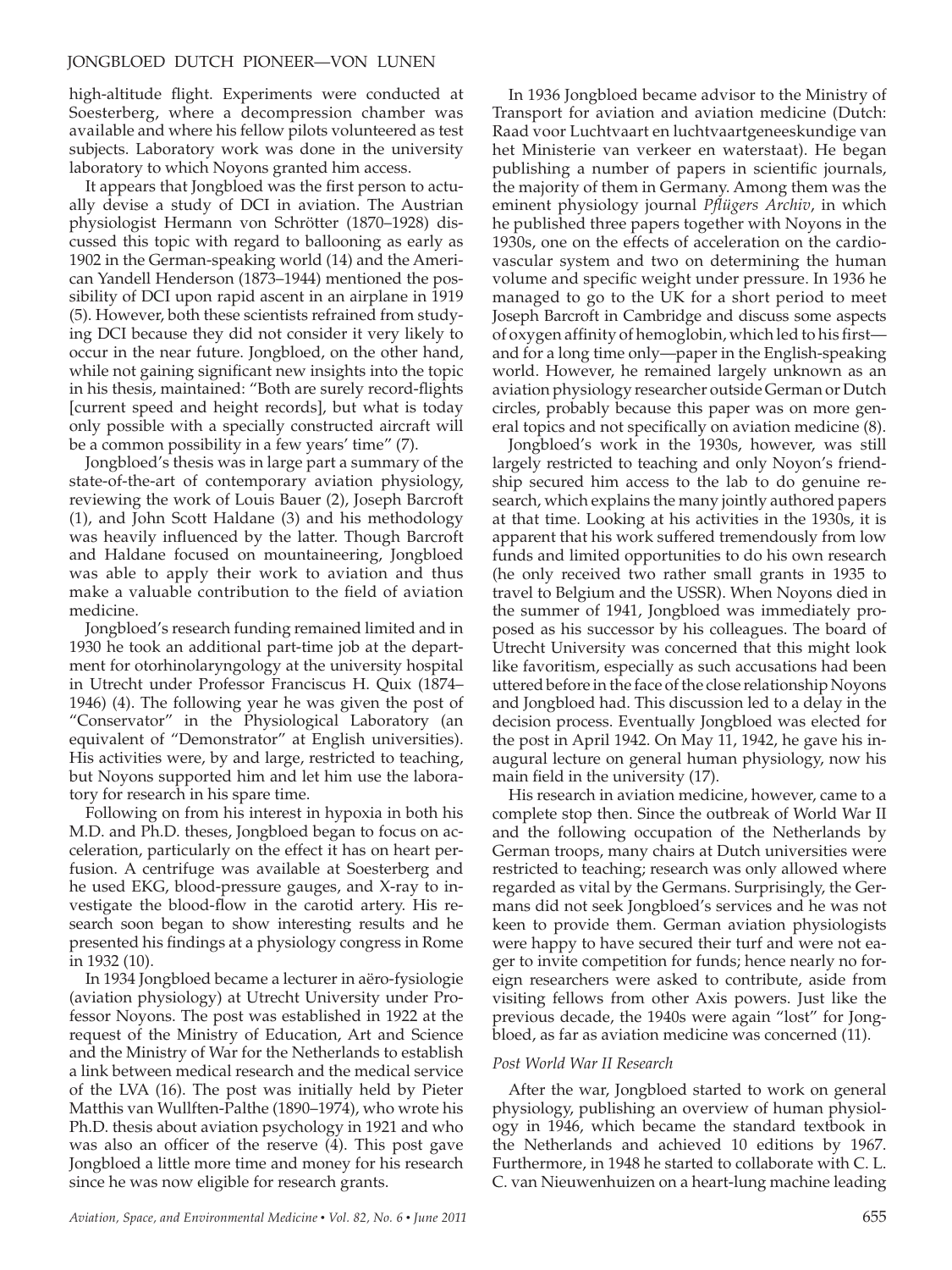# JONGBLOED DUTCH PIONEER-VON LUNEN

to a prototype the following year. In 1951 he licensed an improved model to the company Van Doorn to put it into serial production. In 1956 the first heart surgery with this machine was carried out in Utrecht (17). His machine was met with much interest among international surgeons and he thus spent 3 months in the summer of 1951 in South Africa lecturing on its technical details (12).

 From 1955 to 1965 he also ventured into sports medicine and industrial hygiene, an activity largely arising from Noyons' field of work. Jongbloed counseled many Dutch athletes and sports associations and prepared them for international competitions. He chaired the Dutch Federation of Sport Physicians and in 1964 he received the golden badge of honor from the Dutch Sports Federation for his long medical support to Dutch athletes (17). Furthermore, the Physiology Department of the University of Utrecht installed the " Janus Jongbloed Research Center" for Sports Medicine in 1987 to honor his name and his work in the field. [The center was merged with other institutions in 1995 and consequently no longer exists under this name (e-mail from Mr. Marten Tromp, archivist at the University of Utrecht, February 3, 2009).]

 While his genuine work in aviation medicine was not revived after the war (beside popular articles in newspapers and a series of two-page articles on issues in space medicine in a Dutch medical journal), Jongbloed nonetheless played an important role in the field in the Netherlands and beyond. In 1952 he was asked to chair the National Center for Aviation Medicine at Soesterberg, a position he held until his death in 1974. Also in 1952, he joined the Aeromedical Panel of the NATO " Advisory Group Aerospace Research and Development" (AGARD) and became a member of the commission to overlook the Dutch National Aviation Academy. Furthermore, he became chairman of the First European Congress of Aviation Medicine held in Soesterberg in 1956 (4).

 Among Jongbloed's students was Peter H. Kylstra (1924–1981), who later claimed some fame in physiology of his own and who authored the many obituaries on Jongbloed for journals and newspapers upon Jongbloed's death (he became Jongbloed's assistant in 1951 and, after Jongbloed retired, Kylstra became director of the university's museum). Another student of Jongbloed's was Martin P. Lansberg who, under the supervision of Jongbloed, wrote his Ph.D. thesis on space medicine in Utrecht in 1958. This thesis was translated from Dutch to English and published by Elsevier 2 years later as "A Primer in Space Medicine" and became a widely noted book on the topic. Lansberg later went to the United States to work for the Naval School of Aviation Medicine in Pensacola, FL, and NASA.

 Jacob Jongbloed retired from his professorship in 1965 and died July 21, 1974, in Utrecht. He is now commemorated as the "founding father" of Dutch aviation medicine, for he gave Dutch aviation medicine a face for so many years in its infancy and chaired almost all the important commissions and institutions involved in the topic.

#### *Honors*

 The many honors to Jongbloed's credit give evidence to this appraisal. Among others, the FAI awarded him the "Paul Tissandier Diploma" in 1959 (4). From 1960 to 1974 he was also Member of the International Academy of Aviation and Space Medicine (IAASM) (6). In 1984 the Dutch Association for Aviation Medicine (Nederlandse Vereniging voor Luchtvaartgeneeskunde) established the "Jongbloed fund" to subsidize aeromedical research and to honor Jongbloed's name (13).

 Many publications on aviation medicine and other fields in human physiology stand to his credit, most of them in Dutch or German journals. This led to his rather low level of recognition among international colleagues. Sadly World War II severely hindered his success in aviation medicine. He had to decline an invitation to a congress at the Institute for Aeronautical Sciences in New York in 1939, for example, due to the outbreak of the war (10). He consequently remained largely unknown outside the Netherlands and Germany in his most productive years.

#### ACKNOWLEDGMENT

*Author and affi liation:* Alexander von Lünen, Geography Department, University of Portsmouth, Hampshire, UK.

#### **REFERENCES**

- 1. Barcroft J. The respiratory function of the blood. Vol. 1: Lessons from high altitudes. Cambridge: Cambridge University Press; 1925 .
- 2. Bauer LH. Aviation medicine. Baltimore: Williams & Williams; 1926
- 3. Haldane JS. Respiration. New Haven: Yale University Press; 1922
- 4. Haneveld GT . De geschiednis van de luchtvaartgeneeskunde in Nederland [The history of aviation medicine in the Netherlands]. Soesterberg: Nederlandse Vereniging voor Luchtvaartgeneeskunde; 1987:222-223, 225-226. [In Dutch.]
- 5. Henderson Y. The physiology of the aviator. Science 1919; 49: 431-41.
- 6. IAASM membership lists. Dayton, OH: Wright University Library. Aerospace Collection, FSC 40, Series 3, Subseries 2, Box 22, Folder 10.
- 7. Jongbloed J. Bijdrage tot de physiologie der vliegers op grote hoogten [Contributions to the physiology of aviators at high altitudes]. Utrecht: Bruna; 1929: 2. [In Dutch.]
- 8. Jongbloed J. Spectrophotometer investigation into the differences between foetal and maternal haemoglobin in man . J Physiol 1938: 92:229-31.
- 9. Jongbloed J. Flitsen uit mijn leven als militair vlieger van 1916 tot 1939 [Flashes from my life as military aviator from 1916 to 1939]. In: Hartong FL, Hartong-de Roode JAW, eds. Gedenkboek uitg. ter gelegenheid van de 20ste Reunie van Oud Soesterbergers, 7 juli 1974, geschreven door hen die het beleefden, 1912-1940. Breda: Brabantia Nostra; 1974:37-40. [In Dutch.]
- 10. Kylstra PH. Jacob Jongbloed 1895-1974, fysioloog. Manuscript in Dutch, n.d. Utrecht: Utrecht University Museum. Document Collection, Box 102, Folder 0285.9443.1; pp. 2-3. [In Dutch.]
- 11. Lünen Av . 'Splendid isolation'? Aviation medicine in World War II. In: Maas A, Hooijmaiers H, eds. Scientific research in World War II. London: Routledge; 2009:96-108
- 12. Note [editorial]. Passing events. S Afr Med J 1951; 25(6):418.
- 13. Prof. dr. J. Jongbloedfond's website. Retrieved 8 July 2010 from http://www.jongbloedfonds.nl/ .
- 14. Schrötter Hv. Über Höhenkrankheit mit besonderer Berücksichtigung der Verhältnisse im Luftballon [On high-altitude sickness with special regard to the conditions in a balloon]. In: Anonymous, ed . Protokoll über die vom 20. bis 25. Mai 1902